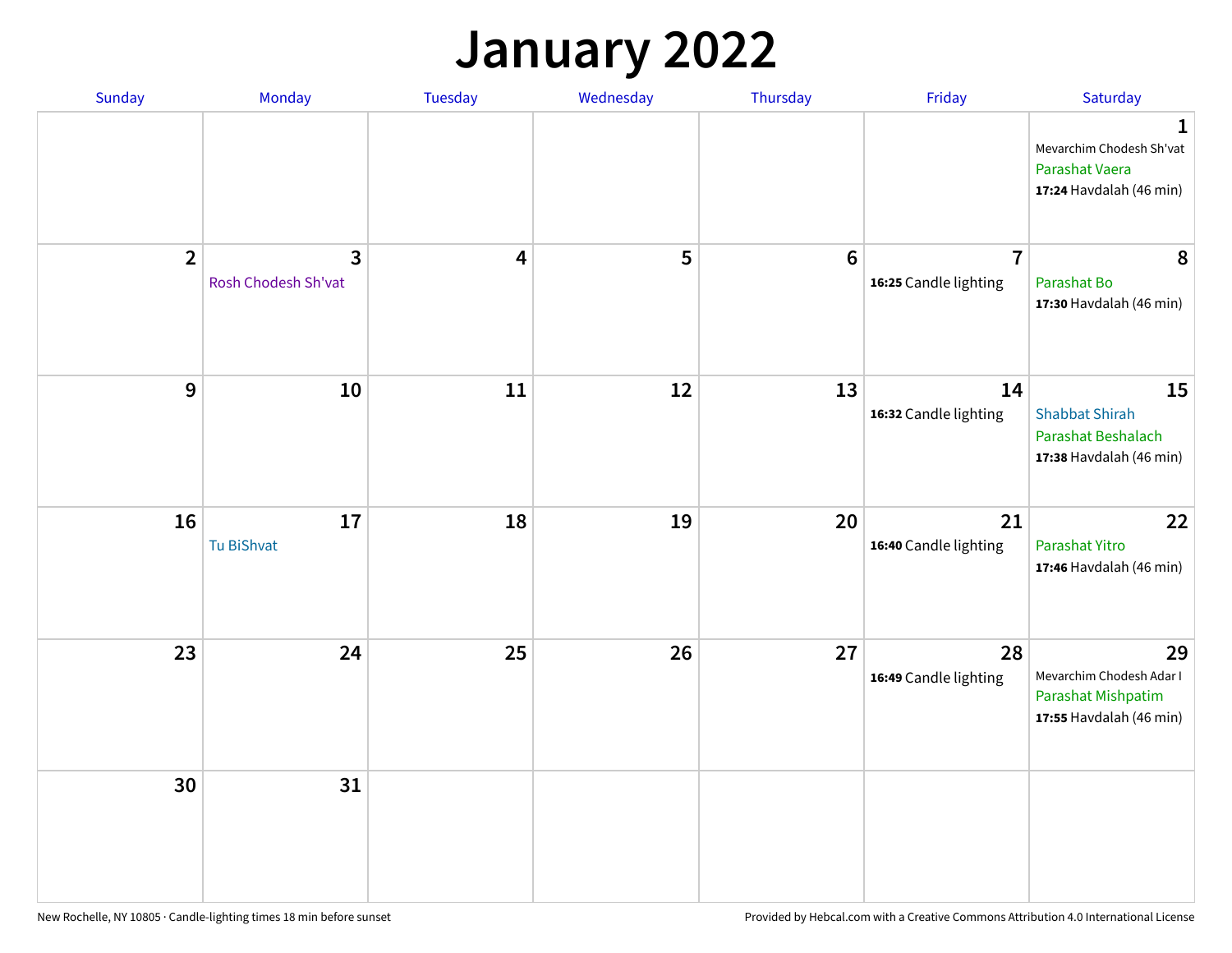# **February 2022**

| Sunday | Monday                  | <b>Tuesday</b>                      | Wednesday                           | Thursday     | Friday                      | Saturday                                                                                                   |
|--------|-------------------------|-------------------------------------|-------------------------------------|--------------|-----------------------------|------------------------------------------------------------------------------------------------------------|
|        |                         | $\mathbf{1}$<br>Rosh Chodesh Adar I | $\mathbf{2}$<br>Rosh Chodesh Adar I | $\mathbf{3}$ | 4<br>16:58 Candle lighting  | 5<br>Parashat Terumah<br>18:03 Havdalah (46 min)                                                           |
| $6\,$  | $\overline{\mathbf{7}}$ | 8                                   | 9                                   | 10           | 11<br>17:06 Candle lighting | 12<br>Parashat Tetzaveh<br>18:12 Havdalah (46 min)                                                         |
| 13     | 14                      | 15<br><b>Purim Katan</b>            | 16                                  | 17           | 18<br>17:15 Candle lighting | 19<br>Parashat Ki Tisa<br>18:21 Havdalah (46 min)                                                          |
| 20     | 21                      | 22                                  | 23                                  | 24           | 25<br>17:23 Candle lighting | 26<br><b>Shabbat Shekalim</b><br>Mevarchim Chodesh Adar II<br>Parashat Vayakhel<br>18:29 Havdalah (46 min) |
| 27     | 28                      |                                     |                                     |              |                             |                                                                                                            |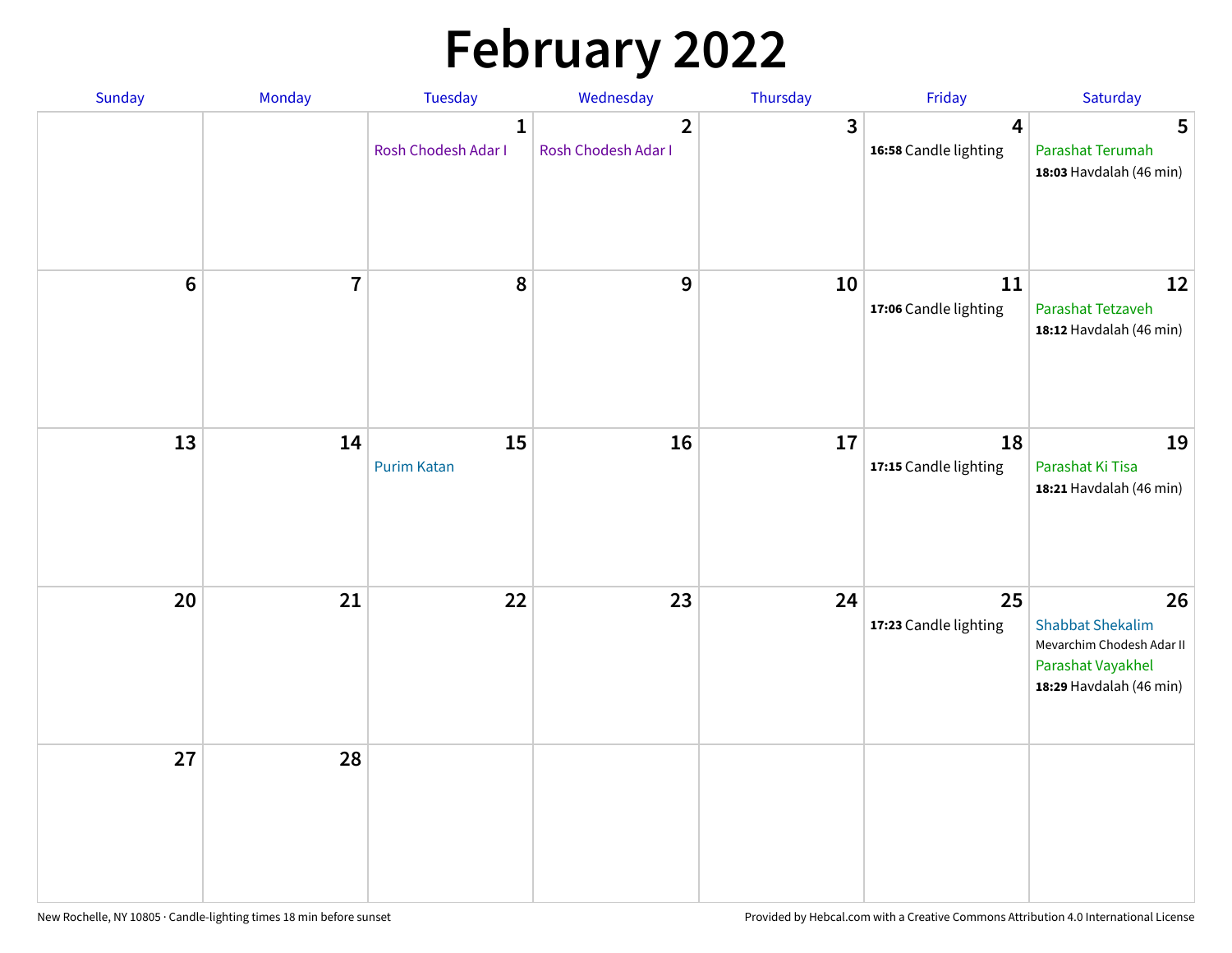## **March 2022**

| Sunday  | <b>Monday</b>  | Tuesday      | Wednesday                                                                                | Thursday                  | Friday                                              | Saturday                                                                                            |
|---------|----------------|--------------|------------------------------------------------------------------------------------------|---------------------------|-----------------------------------------------------|-----------------------------------------------------------------------------------------------------|
|         |                | $\mathbf{1}$ | $\overline{2}$                                                                           | 3<br>Rosh Chodesh Adar II | 4<br>Rosh Chodesh Adar II<br>17:31 Candle lighting  | 5<br>Parashat Pekudei<br>18:37 Havdalah (46 min)                                                    |
| $\bf 6$ | $\overline{7}$ | 8            | 9                                                                                        | 10                        | 11<br>17:39 Candle lighting                         | 12<br><b>Shabbat Zachor</b><br>Parashat Vayikra<br>18:45 Havdalah (46 min)                          |
| 13      | 14             | 15           | 16<br>05:44 Fast begins<br><b>Ta'anit Esther</b><br>19:36 Fast ends<br><b>Erev Purim</b> | 17<br>Purim               | 18<br><b>Shushan Purim</b><br>18:47 Candle lighting | 19<br><b>Parashat Tzav</b><br>19:52 Havdalah (46 min)                                               |
| 20      | 21             | 22           | 23                                                                                       | 24                        | 25<br>18:54 Candle lighting                         | 26<br><b>Shabbat Parah</b><br>Mevarchim Chodesh Nisan<br>Parashat Shmini<br>20:00 Havdalah (46 min) |
| 27      | 28             | 29           | 30                                                                                       | 31                        |                                                     |                                                                                                     |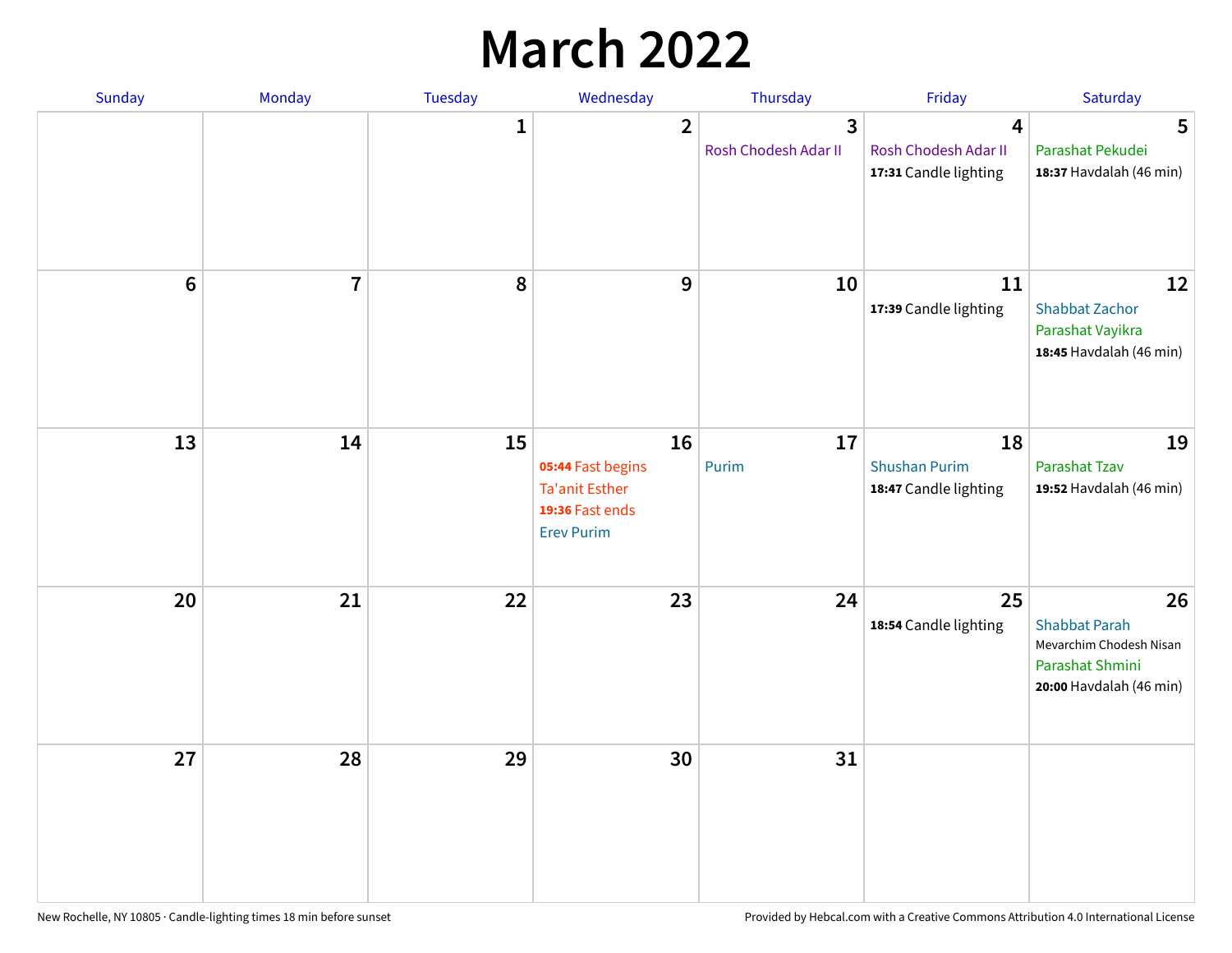## **April 2022**

| <b>Sunday</b>                                     | <b>Monday</b>           | <b>Tuesday</b>         | Wednesday             | Thursday                                        | Friday                                                                                            | Saturday                                                                                                                     |
|---------------------------------------------------|-------------------------|------------------------|-----------------------|-------------------------------------------------|---------------------------------------------------------------------------------------------------|------------------------------------------------------------------------------------------------------------------------------|
|                                                   |                         |                        |                       |                                                 | 1<br>19:02 Candle lighting                                                                        | $\overline{2}$<br><b>Shabbat HaChodesh</b><br><b>Rosh Chodesh Nisan</b><br><b>Parashat Tazria</b><br>20:07 Havdalah (46 min) |
| 3                                                 | 4                       | 5                      | 6                     | $\overline{7}$                                  | 8<br>19:09 Candle lighting                                                                        | 9<br><b>Shabbat HaGadol</b><br>Parashat Metzora<br>20:14 Havdalah (46 min)                                                   |
| 10                                                | 11<br>Yom HaAliyah      | 12                     | 13                    | 14                                              | 15<br>04:49 Fast begins<br><b>Ta'anit Bechorot</b><br><b>Erev Pesach</b><br>19:16 Candle lighting | 16<br>Pesach I<br>20:22 Candle lighting                                                                                      |
| 17<br><b>Pesach II</b><br>20:23 Havdalah (46 min) | 18<br>Pesach III (CH"M) | 19<br>Pesach IV (CH"M) | 20<br>Pesach V (CH"M) | 21<br>Pesach VI (CH"M)<br>19:23 Candle lighting | 22<br><b>Pesach VII</b><br>19:24 Candle lighting                                                  | 23<br><b>Pesach VIII</b><br>20:29 Havdalah (46 min)                                                                          |
| 24                                                | 25                      | 26                     | 27                    | 28<br>Yom HaShoah                               | 29<br>19:31 Candle lighting                                                                       | 30<br>Mevarchim Chodesh Iyyar<br>Parashat Achrei Mot<br>20:37 Havdalah (46 min)                                              |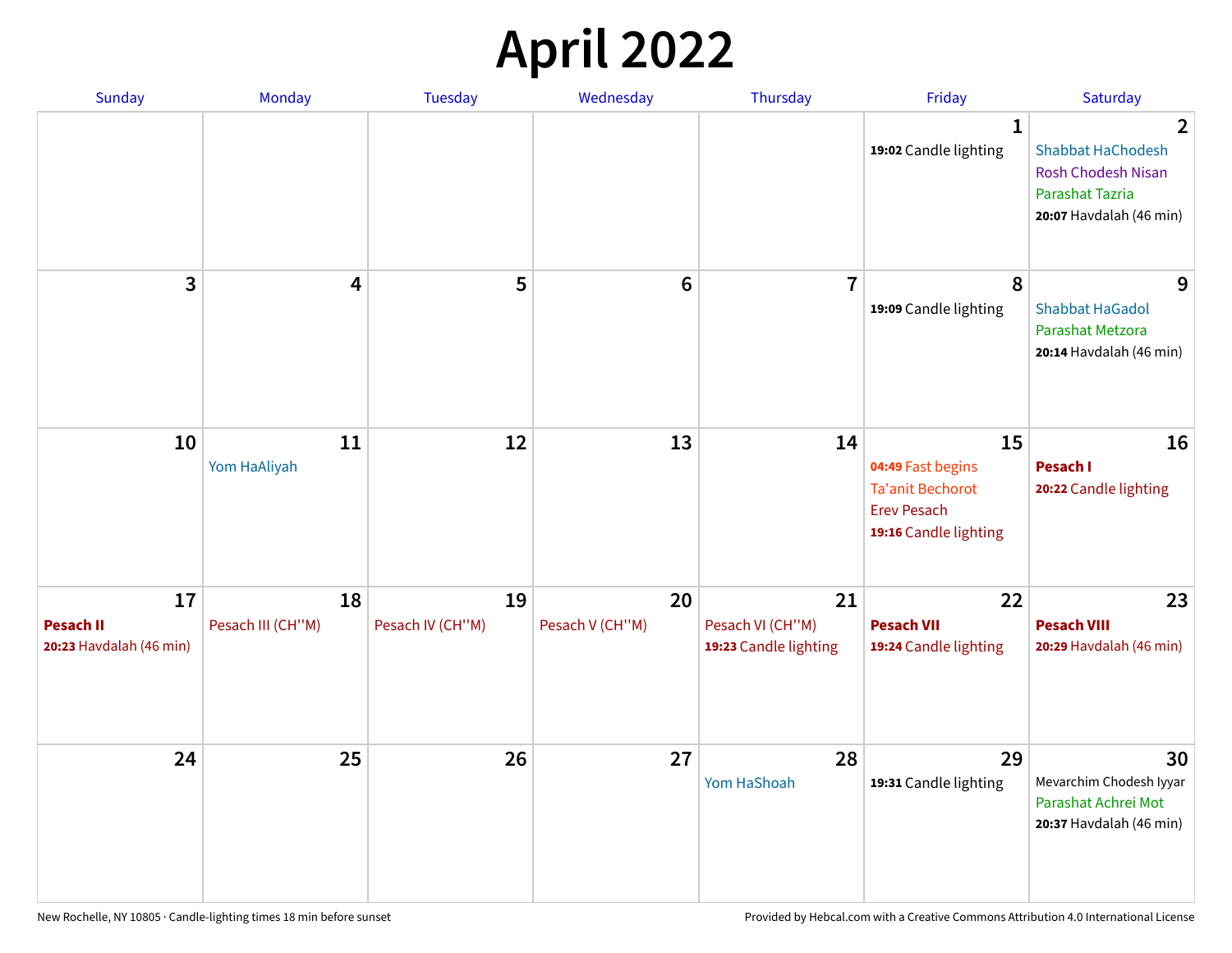## **May 2022**

| Sunday                  | Monday                               | <b>Tuesday</b>                  | Wednesday          | Thursday            | Friday                                   | Saturday                                                                        |
|-------------------------|--------------------------------------|---------------------------------|--------------------|---------------------|------------------------------------------|---------------------------------------------------------------------------------|
| 1<br>Rosh Chodesh Iyyar | $\overline{2}$<br>Rosh Chodesh Iyyar | 3                               | 4<br>Yom HaZikaron | 5<br>Yom HaAtzma'ut | $6\phantom{1}6$<br>19:38 Candle lighting | 7<br>Parashat Kedoshim<br>20:44 Havdalah (46 min)                               |
| 8                       | 9                                    | 10                              | 11                 | 12                  | 13<br>19:46 Candle lighting              | 14<br><b>Parashat Emor</b><br>20:51 Havdalah (46 min)                           |
| 15<br>Pesach Sheni      | 16                                   | 17                              | 18                 | 19<br>Lag BaOmer    | 20<br>19:52 Candle lighting              | 21<br>Parashat Behar<br>20:58 Havdalah (46 min)                                 |
| 22                      | 23                                   | 24                              | 25                 | 26                  | 27<br>19:58 Candle lighting              | 28<br>Mevarchim Chodesh Sivan<br>Parashat Bechukotai<br>21:04 Havdalah (46 min) |
| 29<br>Yom Yerushalayim  | 30                                   | 31<br><b>Rosh Chodesh Sivan</b> |                    |                     |                                          |                                                                                 |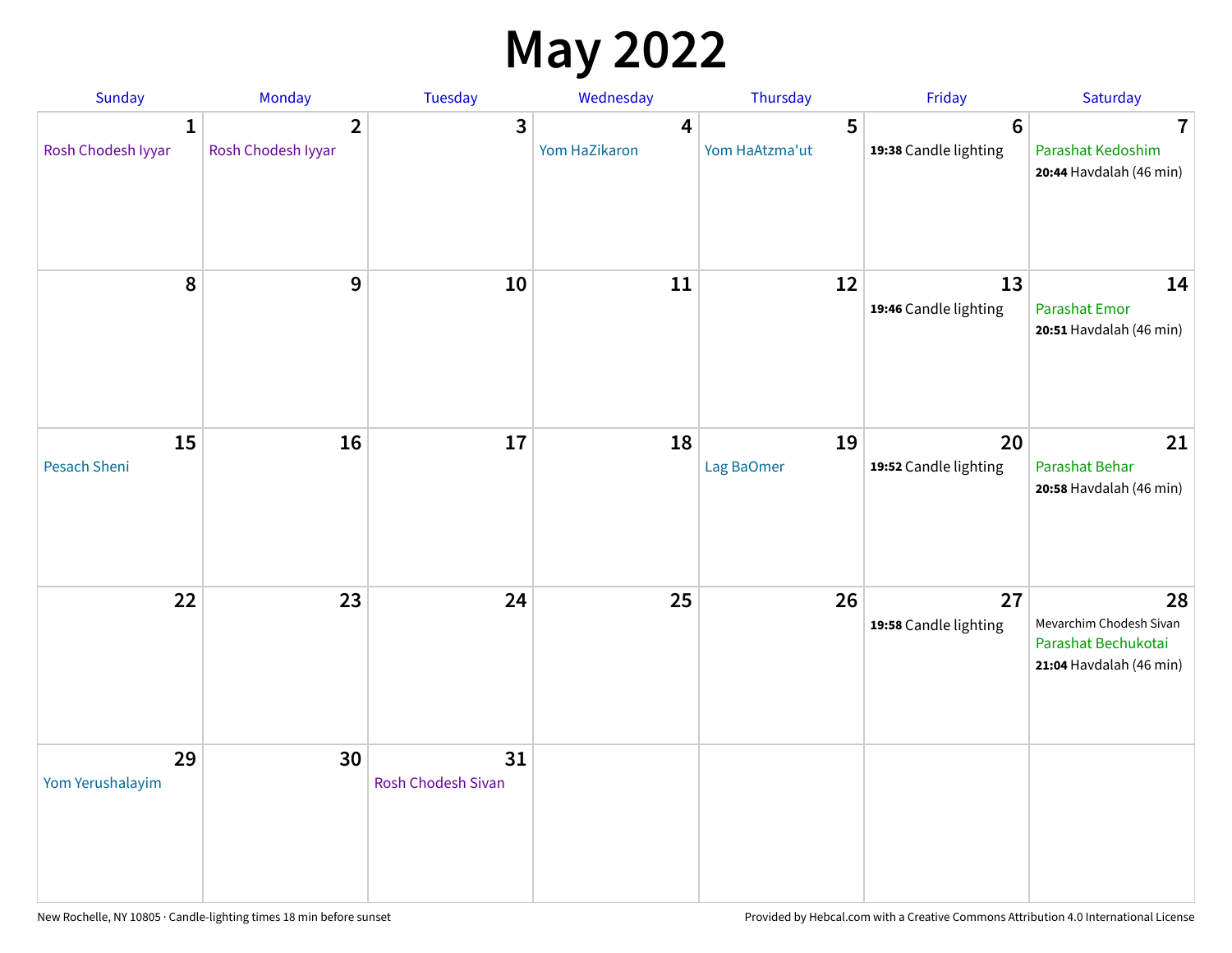#### **June 2022**

| Sunday                                         | Monday                                            | <b>Tuesday</b> | Wednesday                | Thursday                        | Friday                                           | Saturday                                                                     |
|------------------------------------------------|---------------------------------------------------|----------------|--------------------------|---------------------------------|--------------------------------------------------|------------------------------------------------------------------------------|
|                                                |                                                   |                | 1                        | $\overline{2}$                  | $\overline{\mathbf{3}}$<br>20:04 Candle lighting | 4<br><b>Erev Shavuot</b><br>Parashat Bamidbar<br>21:09 Candle lighting       |
| 5<br><b>Shavuot I</b><br>21:10 Candle lighting | 6<br><b>Shavuot II</b><br>21:10 Havdalah (46 min) | $\overline{7}$ | ${\bf 8}$                | 9                               | 10<br>20:08 Candle lighting                      | 11<br>Parashat Nasso<br>21:13 Havdalah (46 min)                              |
| 12                                             | 13                                                | 14             | 15                       | 16                              | 17<br>20:11 Candle lighting                      | 18<br>Parashat Beha'alotcha<br>21:16 Havdalah (46 min)                       |
| 19                                             | 20                                                | 21             | 22                       | 23                              | 24<br>20:12 Candle lighting                      | 25<br>Mevarchim Chodesh Tamuz<br>Parashat Sh'lach<br>21:17 Havdalah (46 min) |
| 26                                             | 27                                                | 28             | 29<br>Rosh Chodesh Tamuz | 30<br><b>Rosh Chodesh Tamuz</b> |                                                  |                                                                              |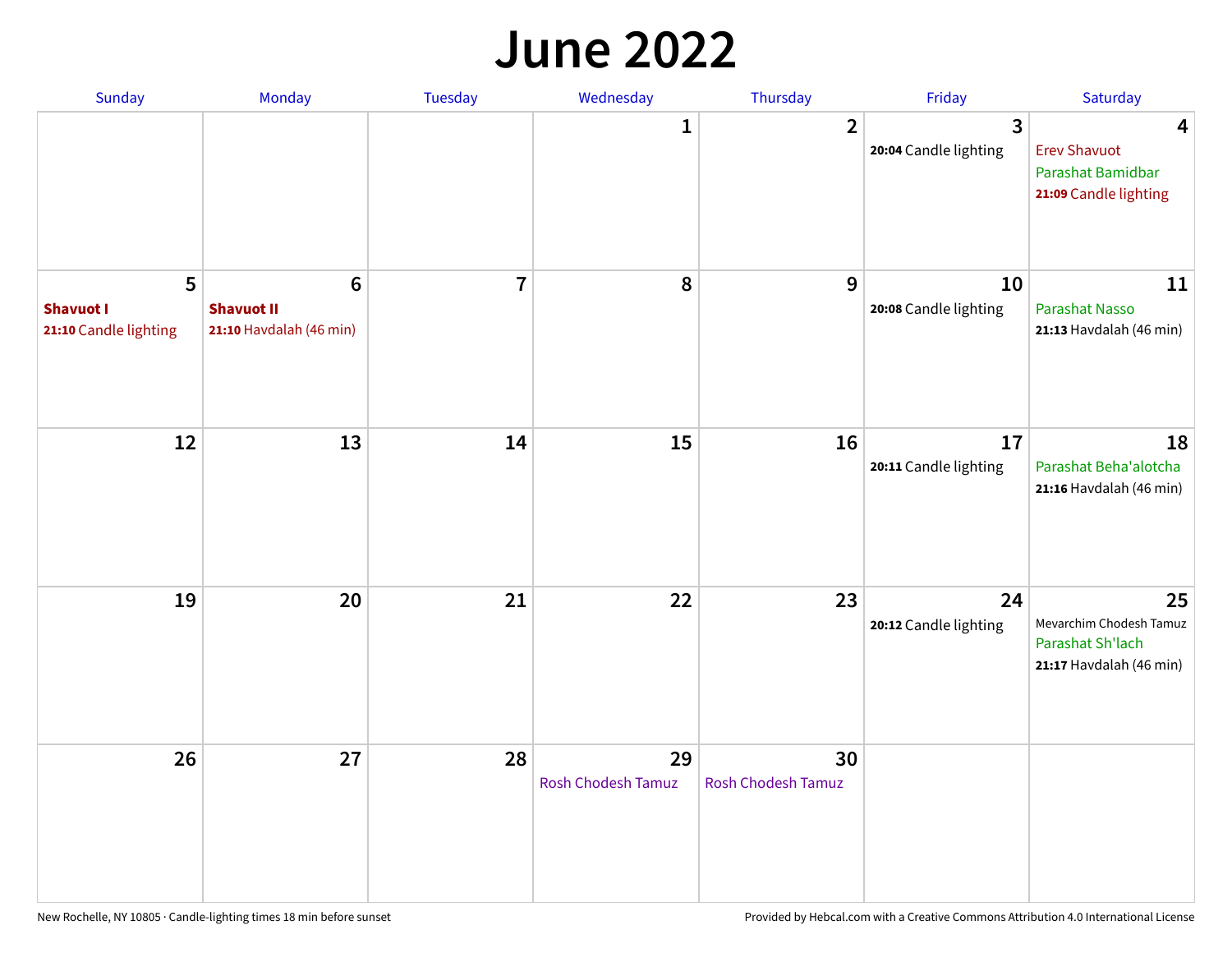## **July 2022**

| Sunday                                                           | Monday | Tuesday | Wednesday | Thursday       | Friday                                         | Saturday                                                                         |
|------------------------------------------------------------------|--------|---------|-----------|----------------|------------------------------------------------|----------------------------------------------------------------------------------|
|                                                                  |        |         |           |                | $\mathbf{1}$<br>20:12 Candle lighting          | $\overline{2}$<br>Parashat Korach<br>21:17 Havdalah (46 min)                     |
| $\overline{\mathbf{3}}$                                          | 4      | 5       | $\bf 6$   | $\overline{7}$ | 8<br>20:11 Candle lighting                     | 9<br><b>Parashat Chukat</b><br>21:15 Havdalah (46 min)                           |
| 10                                                               | 11     | 12      | 13        | 14             | 15<br>20:07 Candle lighting                    | 16<br><b>Parashat Balak</b><br>21:11 Havdalah (46 min)                           |
| 17<br>03:54 Fast begins<br><b>Tzom Tammuz</b><br>21:04 Fast ends | 18     | 19      | 20        | 21             | 22<br>20:02 Candle lighting                    | 23<br>Mevarchim Chodesh Av<br><b>Parashat Pinchas</b><br>21:06 Havdalah (46 min) |
| 24                                                               | 25     | 26      | 27        | 28             | 29<br>Rosh Chodesh Av<br>19:56 Candle lighting | 30<br>Parashat Matot-Masei<br>20:59 Havdalah (46 min)                            |
| 31                                                               |        |         |           |                |                                                |                                                                                  |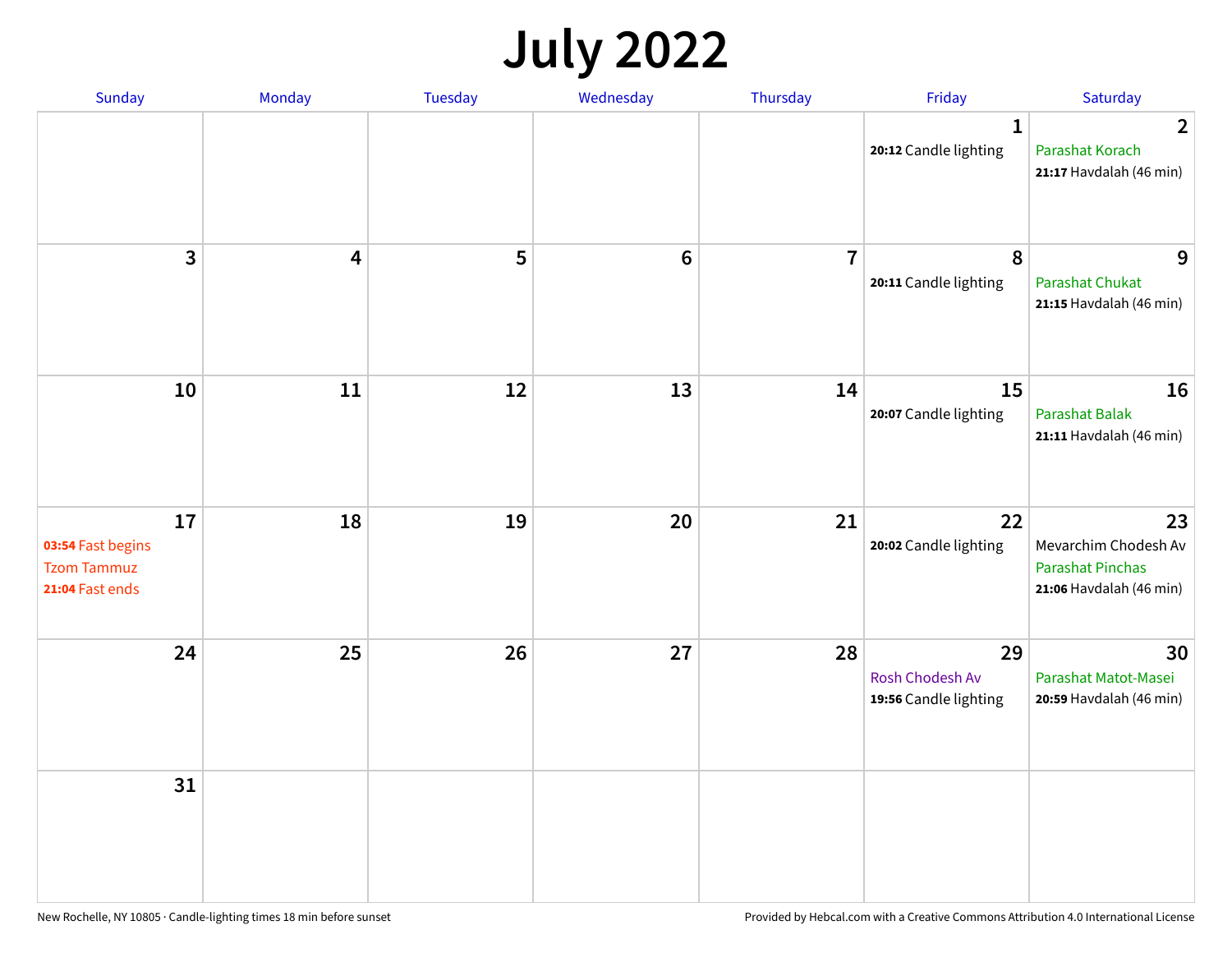# **August 2022**

| Sunday                                                      | Monday       | Tuesday                 | Wednesday | Thursday | Friday                                 | Saturday                                                                                                                                |
|-------------------------------------------------------------|--------------|-------------------------|-----------|----------|----------------------------------------|-----------------------------------------------------------------------------------------------------------------------------------------|
|                                                             | $\mathbf{1}$ | $\overline{\mathbf{2}}$ | 3         | 4        | 5<br>19:48 Candle lighting             | $6\phantom{1}6$<br><b>Shabbat Chazon</b><br>20:05 Fast begins<br>Erev Tish'a B'Av<br><b>Parashat Devarim</b><br>20:51 Havdalah (46 min) |
| $\overline{1}$<br>Tish'a B'Av (observed)<br>20:41 Fast ends | 8            | 9                       | 10        | 11       | 12<br>Tu B'Av<br>19:39 Candle lighting | 13<br><b>Shabbat Nachamu</b><br>Parashat Vaetchanan<br>20:42 Havdalah (46 min)                                                          |
| 14                                                          | 15           | 16                      | 17        | 18       | 19<br>19:29 Candle lighting            | 20<br>Mevarchim Chodesh Elul<br><b>Parashat Eikev</b><br>20:32 Havdalah (46 min)                                                        |
| 21                                                          | 22           | 23                      | 24        | 25       | 26<br>19:19 Candle lighting            | 27<br><b>Rosh Chodesh Elul</b><br>Parashat Re'eh<br>20:21 Havdalah (46 min)                                                             |
| 28<br>Rosh Hashana LaBehemot<br>Rosh Chodesh Elul           | 29           | 30                      | 31        |          |                                        |                                                                                                                                         |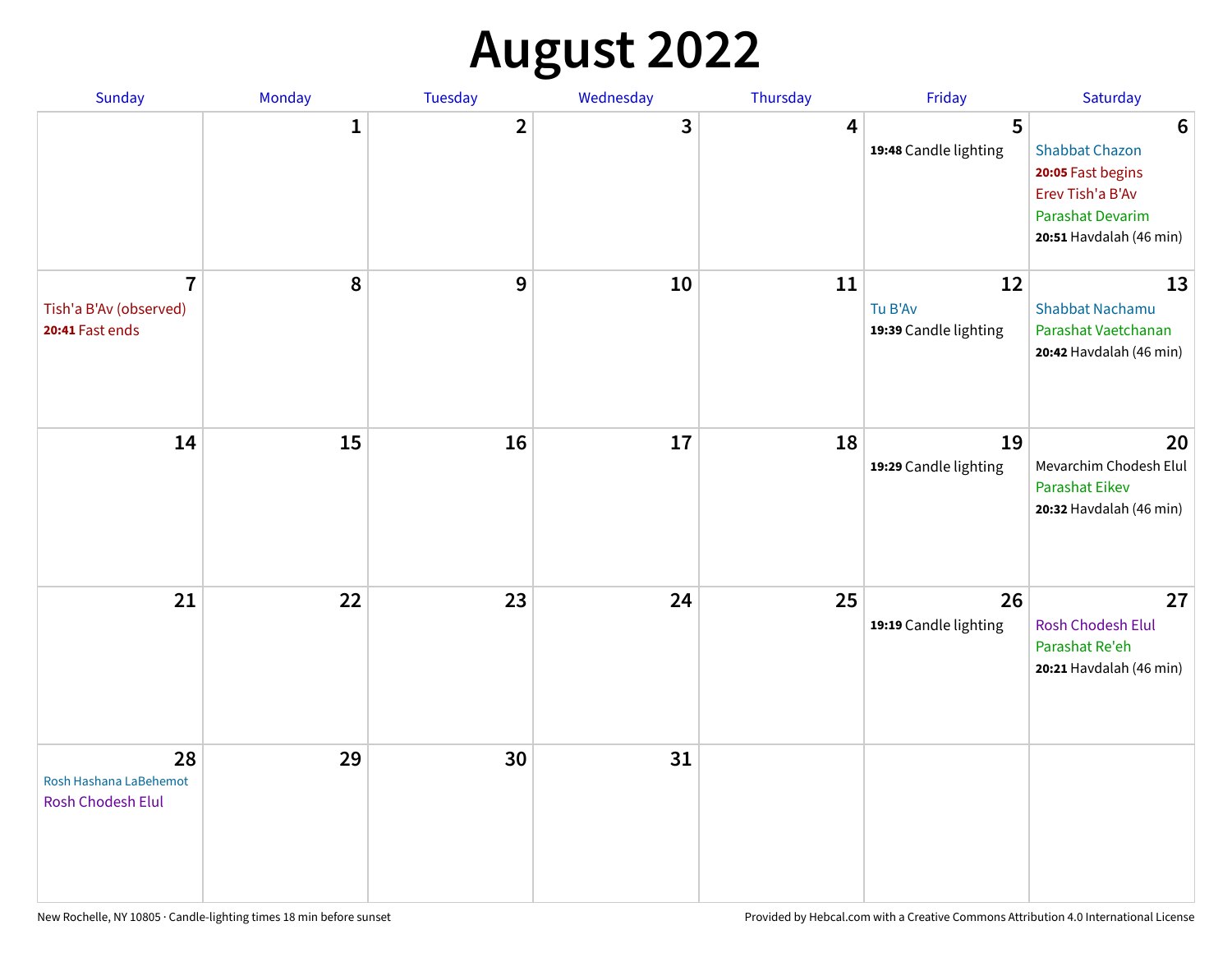## **September 2022**

| Sunday                                           | Monday                                           | Tuesday                                                 | Wednesday                                                          | Thursday    | Friday                                  | Saturday                                                           |
|--------------------------------------------------|--------------------------------------------------|---------------------------------------------------------|--------------------------------------------------------------------|-------------|-----------------------------------------|--------------------------------------------------------------------|
|                                                  |                                                  |                                                         |                                                                    | $\mathbf 1$ | $\overline{2}$<br>19:07 Candle lighting | 3<br><b>Parashat Shoftim</b><br>20:10 Havdalah (46 min)            |
| 4                                                | 5                                                | $6\phantom{1}6$                                         | $\overline{7}$                                                     | 8           | 9<br>18:56 Candle lighting              | 10<br>Parashat Ki Teitzei<br>19:59 Havdalah (46 min)               |
| 11                                               | 12                                               | 13                                                      | 14                                                                 | 15          | 16<br>18:44 Candle lighting             | 17<br>Leil Selichot<br>Parashat Ki Tavo<br>19:47 Havdalah (46 min) |
| 18                                               | 19                                               | 20                                                      | 21                                                                 | 22          | 23<br>18:32 Candle lighting             | 24<br>Parashat Nitzavim<br>19:35 Havdalah (46 min)                 |
| 25<br>Erev Rosh Hashana<br>18:29 Candle lighting | 26<br>Rosh Hashana 5783<br>19:31 Candle lighting | 27<br><b>Rosh Hashana II</b><br>19:30 Havdalah (46 min) | 28<br>05:27 Fast begins<br><b>Tzom Gedaliah</b><br>19:15 Fast ends | 29          | 30<br>18:20 Candle lighting             |                                                                    |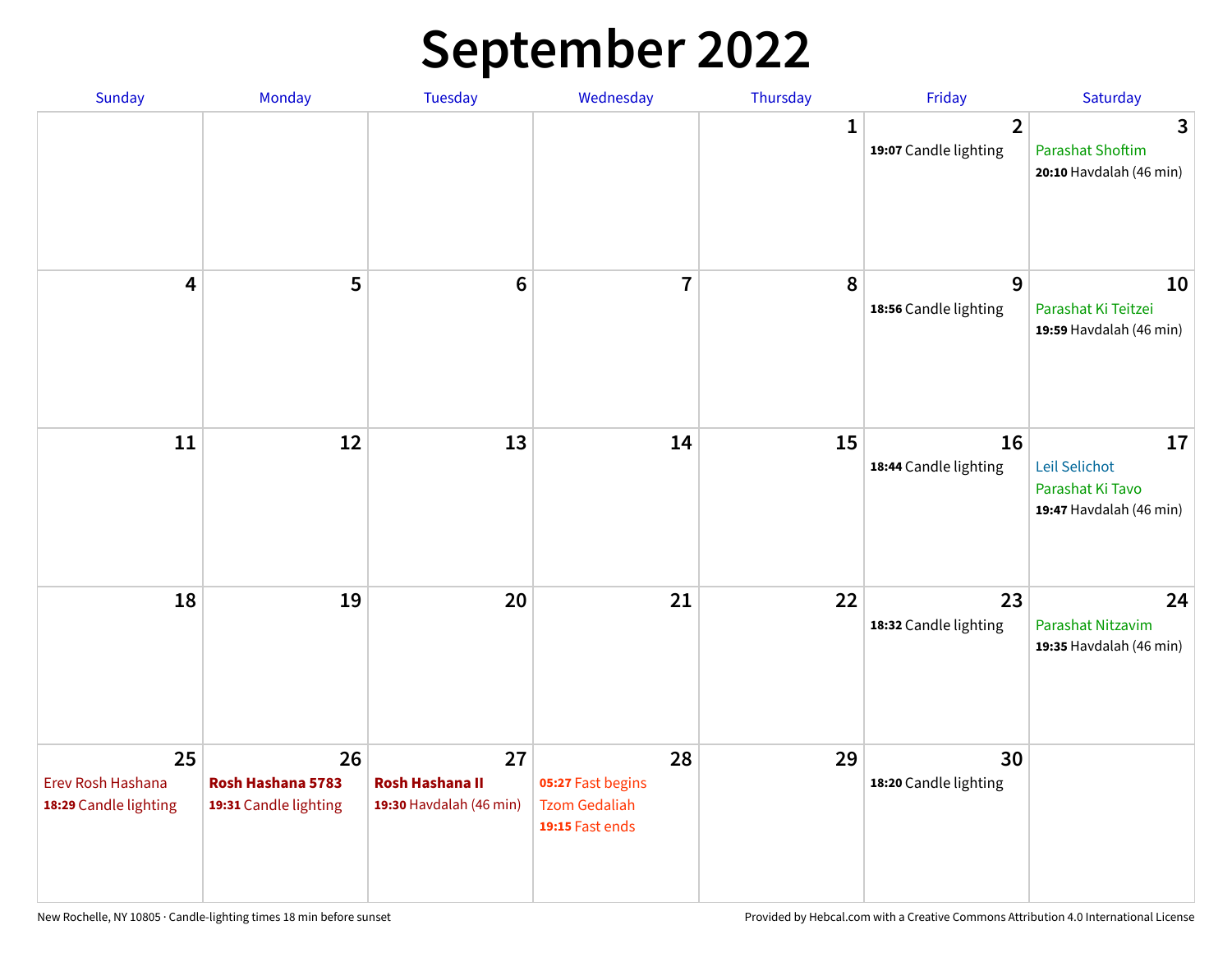## **October 2022**

| Sunday                                                   | <b>Monday</b>                                        | <b>Tuesday</b>                                        | Wednesday                                         | Thursday               | Friday                                         | Saturday                                                                         |
|----------------------------------------------------------|------------------------------------------------------|-------------------------------------------------------|---------------------------------------------------|------------------------|------------------------------------------------|----------------------------------------------------------------------------------|
|                                                          |                                                      |                                                       |                                                   |                        |                                                | 1<br><b>Shabbat Shuva</b><br>Parashat Vayeilech<br>19:23 Havdalah (46 min)       |
| $\overline{2}$                                           | $\overline{\mathbf{3}}$                              | 4<br><b>Erev Yom Kippur</b><br>18:14 Candle lighting  | 5<br><b>Yom Kippur</b><br>19:16 Havdalah (46 min) | $6\phantom{1}6$        | $\overline{7}$<br>18:09 Candle lighting        | 8<br>Parashat Ha'Azinu<br>19:12 Havdalah (46 min)                                |
| 9<br><b>Erev Sukkot</b><br>18:05 Candle lighting         | 10<br><b>Sukkot I</b><br>19:08 Candle lighting       | 11<br><b>Sukkot II</b><br>19:07 Havdalah (46 min)     | 12<br>Sukkot III (CH"M)                           | 13<br>Sukkot IV (CH"M) | 14<br>Sukkot V (CH"M)<br>17:58 Candle lighting | 15<br>Sukkot VI (CH"M)<br>19:01 Havdalah (46 min)                                |
| 16<br>Sukkot VII (Hoshana Raba)<br>17:55 Candle lighting | 17<br><b>Shmini Atzeret</b><br>18:58 Candle lighting | 18<br><b>Simchat Torah</b><br>18:56 Havdalah (46 min) | 19                                                | 20                     | 21<br>17:47 Candle lighting                    | 22<br>Mevarchim Chodesh Cheshvan<br>Parashat Bereshit<br>18:50 Havdalah (46 min) |
| 23                                                       | 24                                                   | 25<br>Rosh Chodesh Cheshvan                           | 26<br>Rosh Chodesh Cheshvan                       | 27                     | 28<br>17:38 Candle lighting                    | 29<br><b>Parashat Noach</b><br>18:41 Havdalah (46 min)                           |
| 30                                                       | 31                                                   |                                                       |                                                   |                        |                                                |                                                                                  |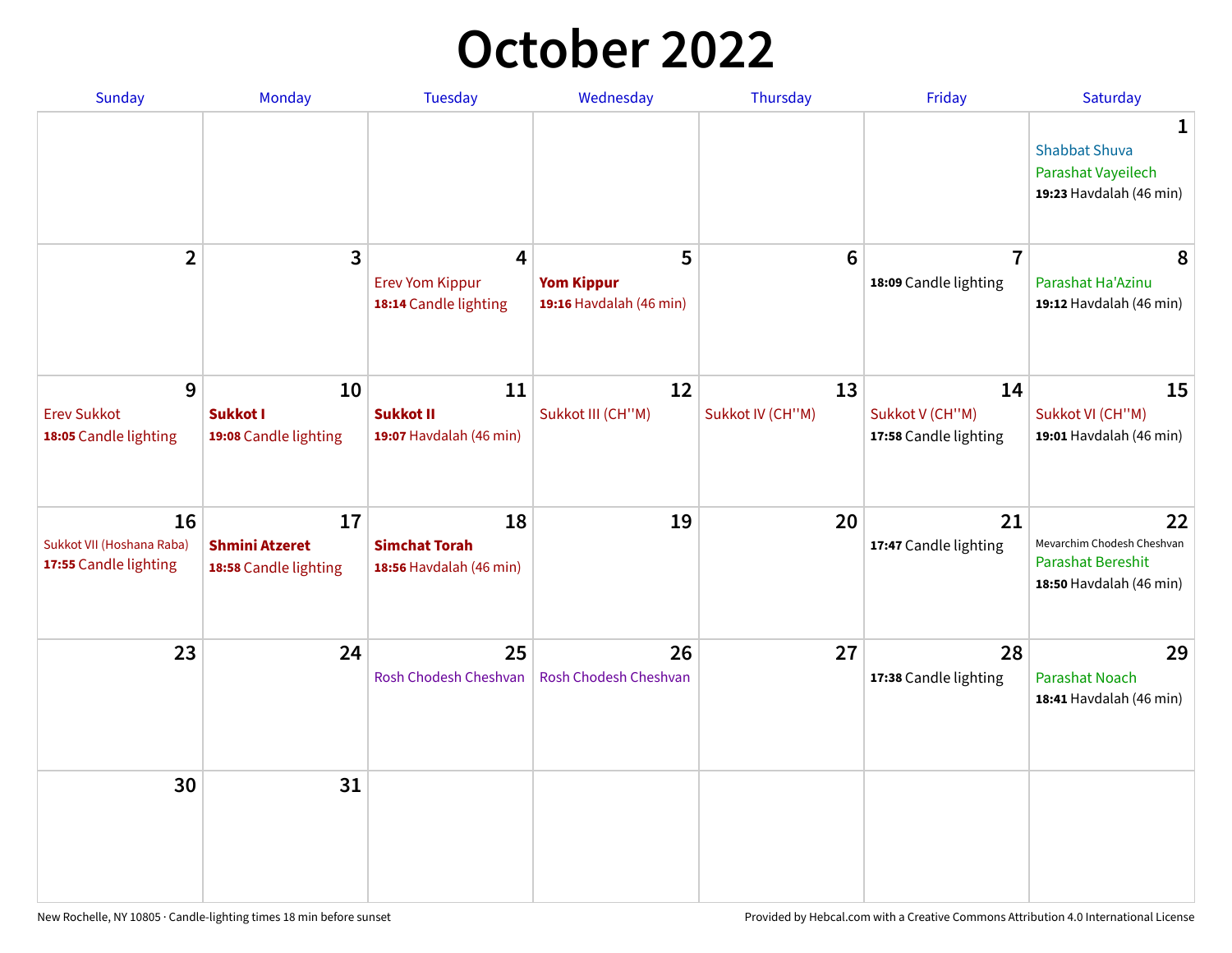#### **November 2022**

| Sunday         | Monday         | Tuesday                             | Wednesday      | Thursday                  | Friday                                             | Saturday                                                                          |
|----------------|----------------|-------------------------------------|----------------|---------------------------|----------------------------------------------------|-----------------------------------------------------------------------------------|
|                |                | 1<br>Yom HaAliyah School Observance | $\overline{2}$ | $\mathbf{3}$              | 4<br>17:29 Candle lighting                         | 5<br>Parashat Lech-Lecha<br>18:32 Havdalah (46 min)                               |
| $6\phantom{a}$ | $\overline{7}$ | 8                                   | 9              | 10                        | 11<br>16:22 Candle lighting                        | 12<br>Parashat Vayera<br>17:25 Havdalah (46 min)                                  |
| 13             | 14             | 15                                  | 16             | 17                        | 18<br>16:16 Candle lighting                        | 19<br>Mevarchim Chodesh Kislev<br>Parashat Chayei Sara<br>17:20 Havdalah (46 min) |
| 20             | 21             | 22                                  | 23<br>Sigd     | 24<br>Rosh Chodesh Kislev | 25<br>Rosh Chodesh Kislev<br>16:12 Candle lighting | 26<br><b>Parashat Toldot</b><br>17:16 Havdalah (46 min)                           |
| 27             | 28             | 29                                  | 30             |                           |                                                    |                                                                                   |